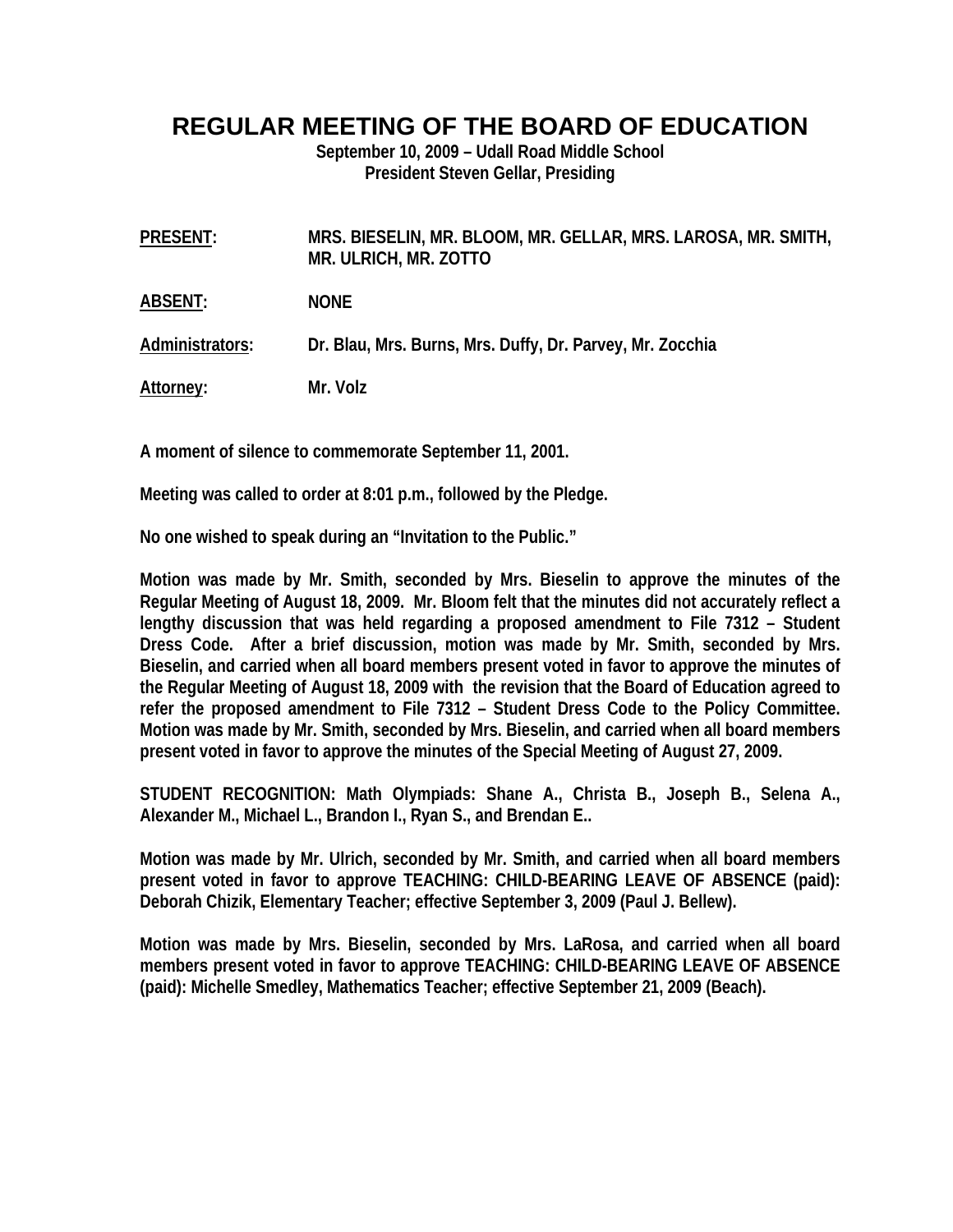**Page 2 Regular Meeting September 10, 2009** 

**Motion was made by Mrs. LaRosa, seconded by Mr. Ulrich to approve TEACHING: PART-TIME DEAN APPOINTMENT. Mr. Smith asked if the position was posted and how many candidates applied. After a brief discussion, motion was carried when all board members present voted in favor to approve TEACHING: PART-TIME DEAN APPOINTMENT (Stipend \$6,280 {pro-rated}): Dawn Morgan, Teacher/Dean; effective September 23, 2009 – June 30, 2010.** 

**Motion was made by Mrs. Bieselin, seconded by Mr. Smith, and carried when all board members present voted in favor to approve TEACHING ASSISTANT: PROBATIONARY APPOINTMENT: Catherine Lang; effective September 8, 2009 to September 7, 2012 (High School; Step 3; newly budgeted position {Flow-Through Funds}).** 

**Motion was made by Mr. Smith, seconded by Mr. Ulrich, and carried when all board members present voted in favor to approve CLASSIFIED CIVIL SERVICE: CHANGE IN TITLE: Jeffrey Vitkun, Acting Head Custodian; effective September 8, 2009 (Manetuck; replacing R. Kelly who is out sick).** 

**Motion was made by Mr. Ulrich, seconded by Mr. Zotto, and carried when all board members present voted in favor to approve OTHER: ALTERNATIVE SCHOOL FACULTY, \$8,362 per full year class, September 8, 2009 to June 30, 2010: Donna Mazur, Science Teacher; Denise Radesky, Health Teacher.** 

**Motion was made by Mrs. Bieselin, seconded by Mr. Smith, and carried when all board members present voted in favor to approve OTHER: MENTOR PROGRAM 2009 – 2010 SCHOOL YEAR: Catherine Dolan-Stefanak, Coordinator (\$1,500 stipend).** 

**Motion was made by Mr. Smith, seconded by Mr. Ulrich, and carried when all board members present voted in favor to approve OTHER: MENTOR PROGRAM 2009 – 2010 SCHOOL YEAR: Mentor (\$1,000 stipend): Tamra Burns (Melanie DeRosa, High School, Middle School); Beth Fiorini (Edward Jablonski, High School).** 

**Motion was made by Mrs. Bieselin, seconded by Mr. Zotto, and carried when all board members present voted in favor to approve OTHER: Instructional Swim and Family Swim Programs 2009- 2010: KristiLee Schubert, Supervisor (\$40 per hour); Bob Kollar, Supervisor (\$40 per hour); Noreen Matthews, Supervisor (\$40 per hour); Jamie Storoshenko, Supervisor (\$40 per hour); Katrina A., Lifeguard (\$10 per hour); Paige C., Lifeguard (\$10 per hour); Sarah C., Lifeguard (\$10 per hour); Jaimie D., Lifeguard (\$10 per hour); Kasey D., Lifeguard (\$10 per hour); Megan H., Lifeguard (\$10 per hour); Victoria K., Lifeguard (\$10 per hour); Sarah L., Lifeguard (\$10 per hour); Casey M., Lifeguard (\$10 per hour); Genevieve M., Lifeguard (\$10 per hour); Tom M., Lifeguard (\$10 per hour); Kristen P., Lifeguard (\$10 per hour); Heather R., Lifeguard (\$10 per hour).** 

**Motion was made by Mr. Smith, seconded by Mrs. LaRosa, and carried when all board members present voted in favor to approve OTHER: CONCERT MANAGER 2009 – 2010 SCHOOL YEAR: Salvatore Fiore, High School (\$3,372 stipend); Arthur Machowicz, Beach Street Middle School (\$775 stipend); William Eidenback, Udall Road Middle School (\$775 stipend).**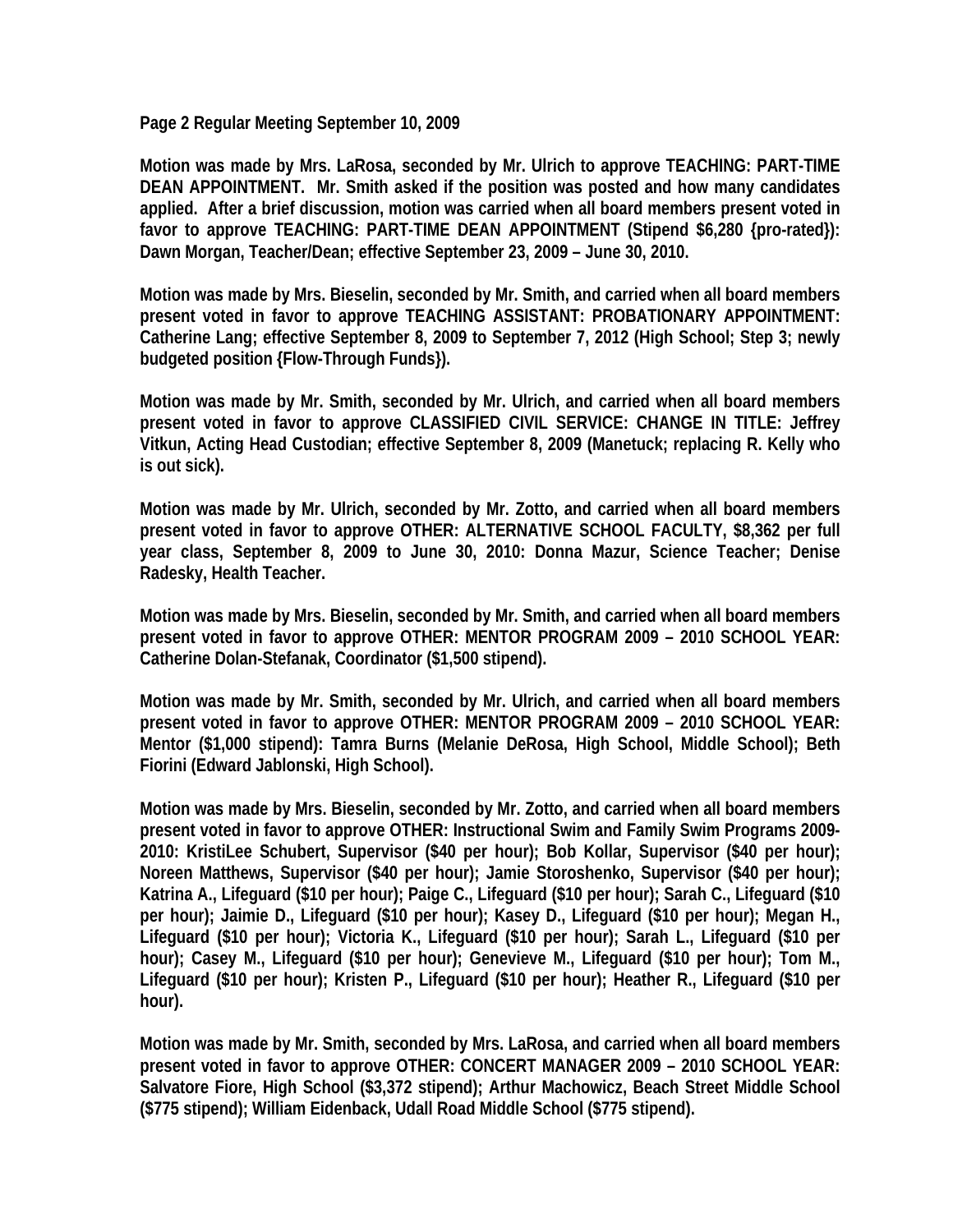**Page 3 Regular Meeting September 10, 2009** 

**Motion was made by Mr. Ulrich, seconded by Mr. Zotto, and carried when all board members present voted in favor to approve OTHER: AUDITORIUM TECHNICIAN 2009 – 2010 SCHOOL YEAR (School functions - \$75 per event; Rental Functions - \$50 per hour): Salvatore Fiore, High School; David Kaufman, High School; James Krais, High School; Jerry Mangone, High School; Michael Saganic, High School; Arthur Machowicz, Beach Street Middle School; John Kennedy, Beach Street Middle School; John Simeone, Beach Street Middle School; William Eidenback, Udall Road Middle School; Melissa Senatore, Udall Road Middle School.** 

**Motion was made by Mrs. Bieselin, seconded by Mr. Ulrich, and carried when all board members present voted in favor to approve OTHER: SUBSTITUTE TEACHER (\$100 per diem): Michael Adelmann, student teacher; Maria Bacchi, effective September 11, 2009; Gina Capitano, effective September 11, 2009; Jenna Curley, effective September 9, 2009, student teacher; Elizabeth Gast, effective September 3, 2009; Cody Hoyt, effective September 11, 2009; \*Mary Markham, effective September 8, 2009; \*Isabel Sinclair, effective September 11, 2009; Joseph Sparaco, effective September 3, 2009.** 

**Motion was made by Mrs. Bieselin, seconded by Mr. Ulrich, and carried when all board members present voted in favor to approve OTHER: SUBSTITUTE FOOD SERVICE WORKER (\$9.75/HR): Eileen Okula, effective September 14, 2009.** 

**CURRICULUM UPDATE: Mrs. Burns provided an update on the International Baccalaureate Program. Two evening presentations for parents will be scheduled.** 

**REPORT OF BOARD COMMITTEES: Mr. Smith reported on the Finance Committee meeting of 9/8/09. Mr. Bloom questioned the fee schedule included in the Special Education Agreement for Karin Burkhard, MD, and if the District could find other providers with lower rates. After a brief discussion, motion was made by Mrs. LaRosa, seconded by Mrs. Bieselin, and carried when all board members present voted in favor to table Special Education Agreement – Karin Burkhard, MD.** 

**Mrs. LaRosa reported on the Education Committee meeting of 9/8/09. Mrs. Bieselin reported on the Buildings and Grounds Committee meeting of 8/27/09 and on the Committee on Special Education/Preschool Special Education meeting of 9/9/09 and recommendations re: classification/placement/I.E.P. modifications of students as delineated. Mr. Ulrich reported on the Bond Advisory Committee meeting of 9/8/09.** 

**The following committees did not meet: Policy Committee, School Board/Student Liaison Committee, Audit Committee, Legislative Action Committee, Public Relations Committee, and Health and Wellness Committee.** 

**The Treasurer's Report for July 2009 was presented. Beginning balance as of June 30, 2009 – \$12,946,437.59; ending balance as of July 31, 2009 – \$7,731,978.68.** 

**\*Conditional Pending Fingerprint Clearance**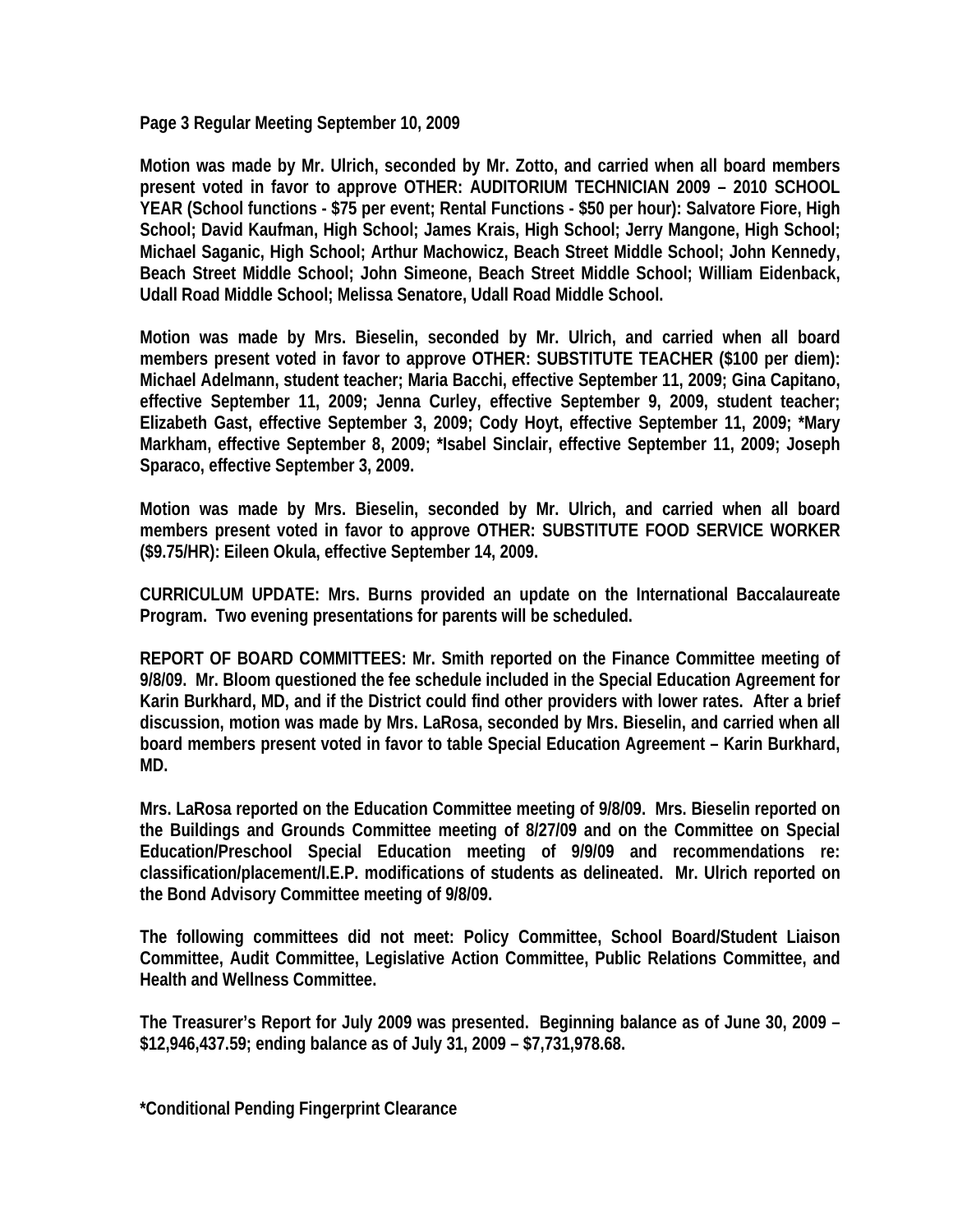**Page 4 Regular Meeting September 10, 2009** 

**Motion was made by Mr. Ulrich, seconded by Mr. Smith, and carried when all board members present voted in favor, except Mr. Bloom who opposed, to approve change order – Land Tek Group for \$60,000.00.** 

**Motion was made by Mrs. Bieselin, seconded by Mr. Smith, and carried when all board members present voted in favor to approve the following donation, with thanks: Suffolk Association of School Business Officials for \$500.00.** 

**Motion was made by Mr. Smith, seconded by Mr. Ulrich, and carried when all board members present voted in favor to approve Special Education services contract with South Huntington UFSD – 2008-2009.** 

**Motion was made by Mr. Ulrich, seconded by Mr. Smith, and carried when all board members present voted in favor to declare as surplus, and dispose of as the Business Office sees fit, the following equipment: Four (4) General Electric Ranges, General Electric Refrigerator.** 

**Motion was made by Mrs. Bieselin, seconded by Mr. Smith, and carried when all board members present voted in favor to approve the following bid: Roll Paper Towel – awarded to Borax Paper Products.** 

**PRESIDENT'S REPORT: The 1st annual West Islip Summit will be held on October 28, 2009 at the West Islip High School. Community invitation to welcome our new principals – Dr. Anthony Bridgeman, West Islip High School; Mr. Daniel Marquardt, Udall Road Middle School; Mr. Andrew O'Farrell, Beach Street Middle School – sponsored by PAWS and West Islip Tribune will be held on September 22, 2009 from 5 pm – 7 pm at Farrell's of Brooklyn, Higbie Lane, West Islip.** 

**SUPERINTENDENT'S REPORT: Dr. Blau reported that the new school year had a smooth opening. The total enrollment for the district is 79 less than the enrollment at the end of the 2007/2008 school year. The final 2009/2010 school tax rate is lower than the 2008/2009 school tax rate. On homes with an average assessed value of \$45,000 the school tax will be \$22.59 less than the school tax for the 2008/2009 school year. The school calendar is not being printed and mailed this year but is available on the District website. New York State has changed the dates of the ELA testing to April 26 to April 28, 2010 and the math testing to May 5 to May 7, 2010. As a result K-8 students will not have school on May 10 and May 17 for scoring. Dr. Blau announced that she will be retiring at the end of July 2010. Mr. Gellar thanked Dr. Blau for her years of service.** 

**No one wished to speak during an "Invitation to the Public."**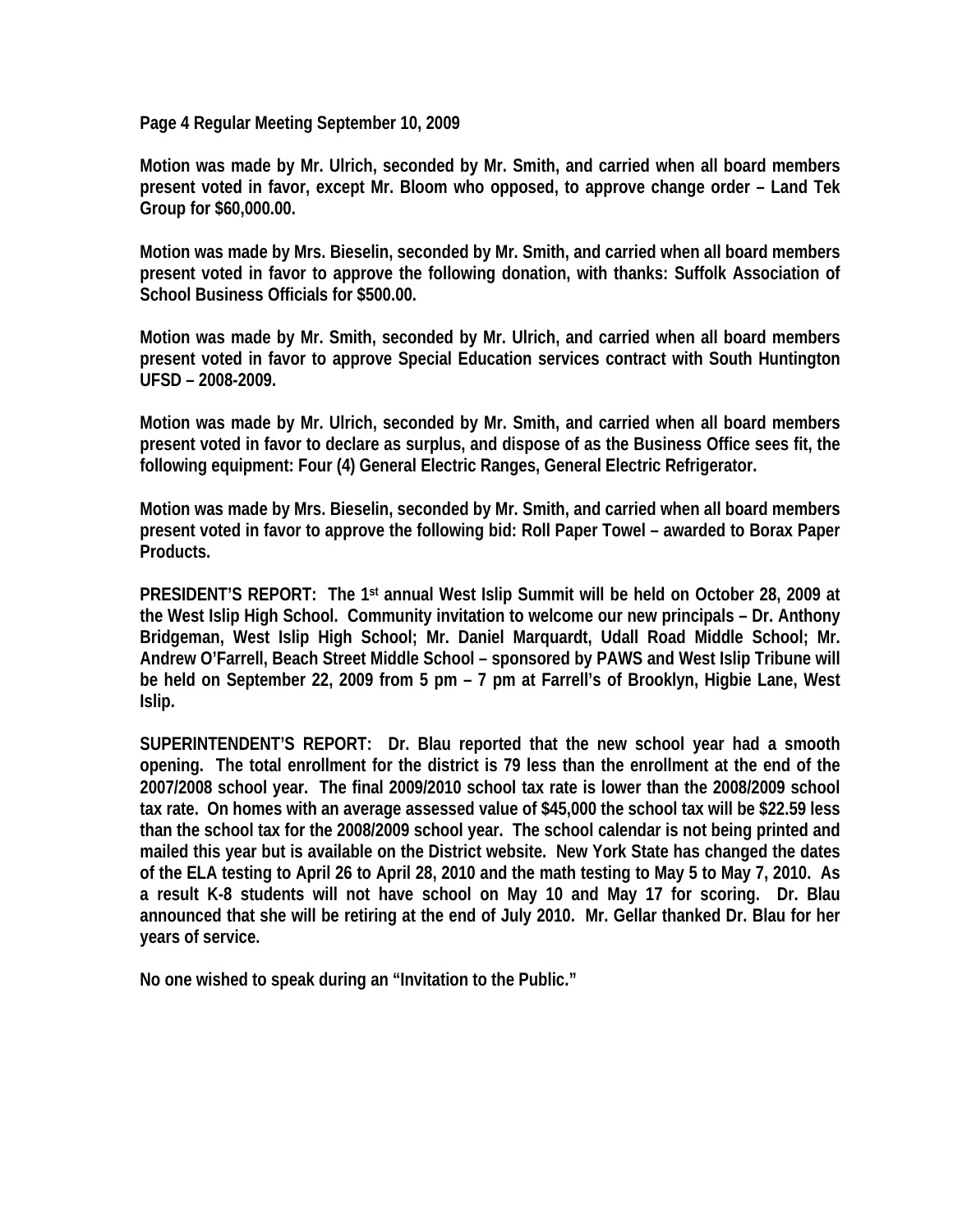**Page 5 Regular Meeting September 10, 2009** 

**OTHER ITEMS FOR BOARD MEMBERS INFORMATION: Mr. Bloom asked if the minutes of the Board of Education meetings are available to the public on the District website. The minutes are posted to the website after they are approved by the Board of Education at the following month's meeting. Mr. Bloom discussed the bike path leading to Bayview Elementary School and issues with respect to student's safety using that path due to parking lot changes at Good Samaritan Hospital. Mr. Bloom requested that proposed amendments to File 7312 – Student Dress Code be addressed at the next Policy Committee. Mr. Bloom spoke of a lack of class study on the history of West Islip and ways to promote it through programs with the West Islip Historical Society and the Weeks Library. Mrs. LaRosa encouraged the community to look at the website for the PAWS Foundation. PAWS is currently running a brick campaign to help landscape a portion of the area surrounding the new high school turf field.** 

**Motion was made by Mrs. Bieselin, seconded by Mr. Ulrich, and carried when all board members present voted in favor to adjourn to Executive Session at 9:02 p.m. for the purpose of discussing personnel, negotiations, and/or litigation.** 

**Meeting reconvened at 10:00 p.m. on motion by Mr. Smith, seconded by Mrs. Bieselin, and carried when all board members present voted in favor.** 

**Motion was made by Mr. Smith, seconded by Mr. Ulrich, and carried when all board members present voted in favor to suspend employee discussed in Executive Session with pay and administratively assigned to home, effective September 11, 2009.** 

**Motion was made by Mrs. Bieselin, seconded by Mr. Zotto, and carried when all board members present voted in favor to approve School Construction Consultants contract.** 

**Motion was made by Mr. Smith, seconded by Mrs. Bieselin, and carried when all board members present voted in favor to approve Memorandum of Agreement with WITA re: Erica Gross.** 

**Meeting adjourned at 10:01 p.m. on motion by Mr. Smith, seconded by Mrs. Bieselin, and carried when all board members present voted in favor.** 

 **Respectfully submitted by** 

 **Nicole M. Schiano District Clerk** 

**All correspondence, reports, or related materials referred to in these minutes are on file in the District Office.**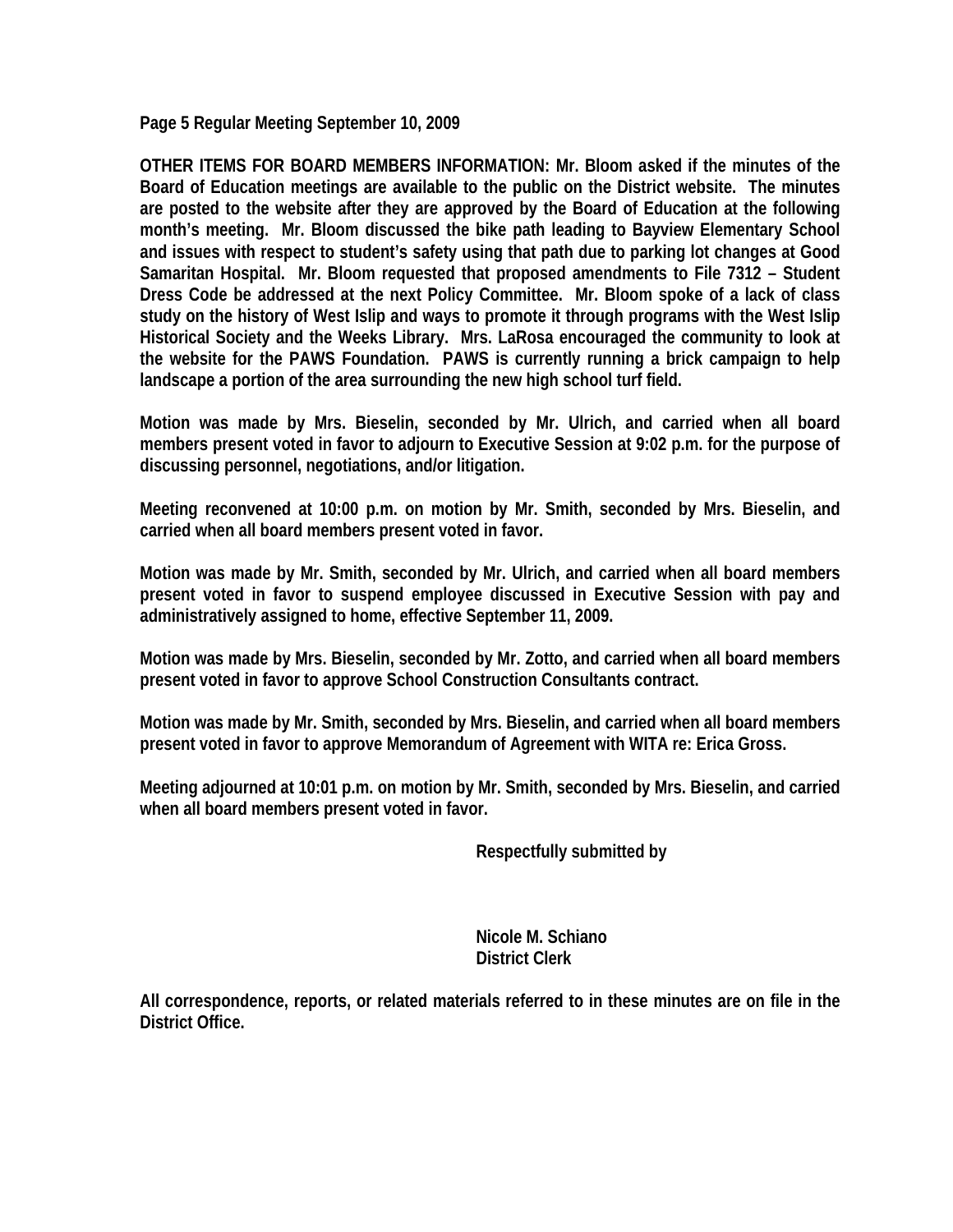**SPECIAL MEETING OF THE BOARD OF EDUCATION** 

**September 22, 2009 – District Office President Steven Gellar, Presiding** 

**PRESENT: MR. BLOOM, MR. GELLAR, MRS. LAROSA (arrived at 7:50 p.m.), MR. SMITH (arrived at 7:35 p.m.), MR. ULRICH, MR. ZOTTO** 

**ABSENT: MRS. BIESELIN** 

**Administrators: Dr. Blau, Mrs. Burns, Mrs. Duffy, Dr. Parvey, Mr. Zocchia** 

**Meeting was called to order at 7:33 p.m., followed by the Pledge.** 

**Motion was made by Mr. Ulrich, seconded by Mr. Zotto, and carried when all board members present voted in favor to approve TEACHING: CHILD-BEARING LEAVE OF ABSENCE (paid): Robyn Southard, Psychologist; effective September 14, 2009 (Kirdahy @ Captree).** 

**Motion was made by Mr. Ulrich, seconded by Mr. Zotto, and carried when all board members present voted in favor to approve CLASSIFIED CIVIL SERVICE: RESIGNATION: John Batkiewicz, Custodial Worker I; effective September 25, 2009 (Beach Street).** 

**Motion was made by Mr. Zotto, seconded by Mr. Ulrich, and carried when all board members present voted in favor to approve CLASSIFIED CIVIL SERVICE: RESIGNATION: Diane Bider, Teacher Aide; effective September 25, 2009 (Manetuck).** 

**Motion was made by Mr. Ulrich, seconded by Mr. Smith, and carried when all board members present voted in favor to approve CLASSIFIED CIVIL SERVICE: PROBATIONARY APPOINTMENT: \*Michael Messere, Maintenance Mechanic II / Groundskeeper; effective September 28, 2009 (Step 1; Maintenance Department; replacing N. Vinciguerra who retired).** 

**Motion was made by Mr. Smith, seconded by Mr. Ulrich, and carried when all board members present voted in favor to approve CLASSIFIED CIVIL SERVICE: CHANGE IN TITLE: Tom McLoughlin, Custodial Worker I; effective September 28, 2009 (change from Acting Maintenance Mechanic III to a Custodial Worker I).** 

**Motion was made by Mr. Ulrich, seconded by Mr. Zotto, and carried when all board members present voted in favor to approve OTHER: Instructional Swim and Family Swim Programs 2009- 2010: John Bruno, Lifeguard (\$10 per hour).** 

**The following agenda items were discussed, with no objection: Superintendent Search – Gary Bixhorn.** 

**\*Conditional Pending Fingerprint Clearance**